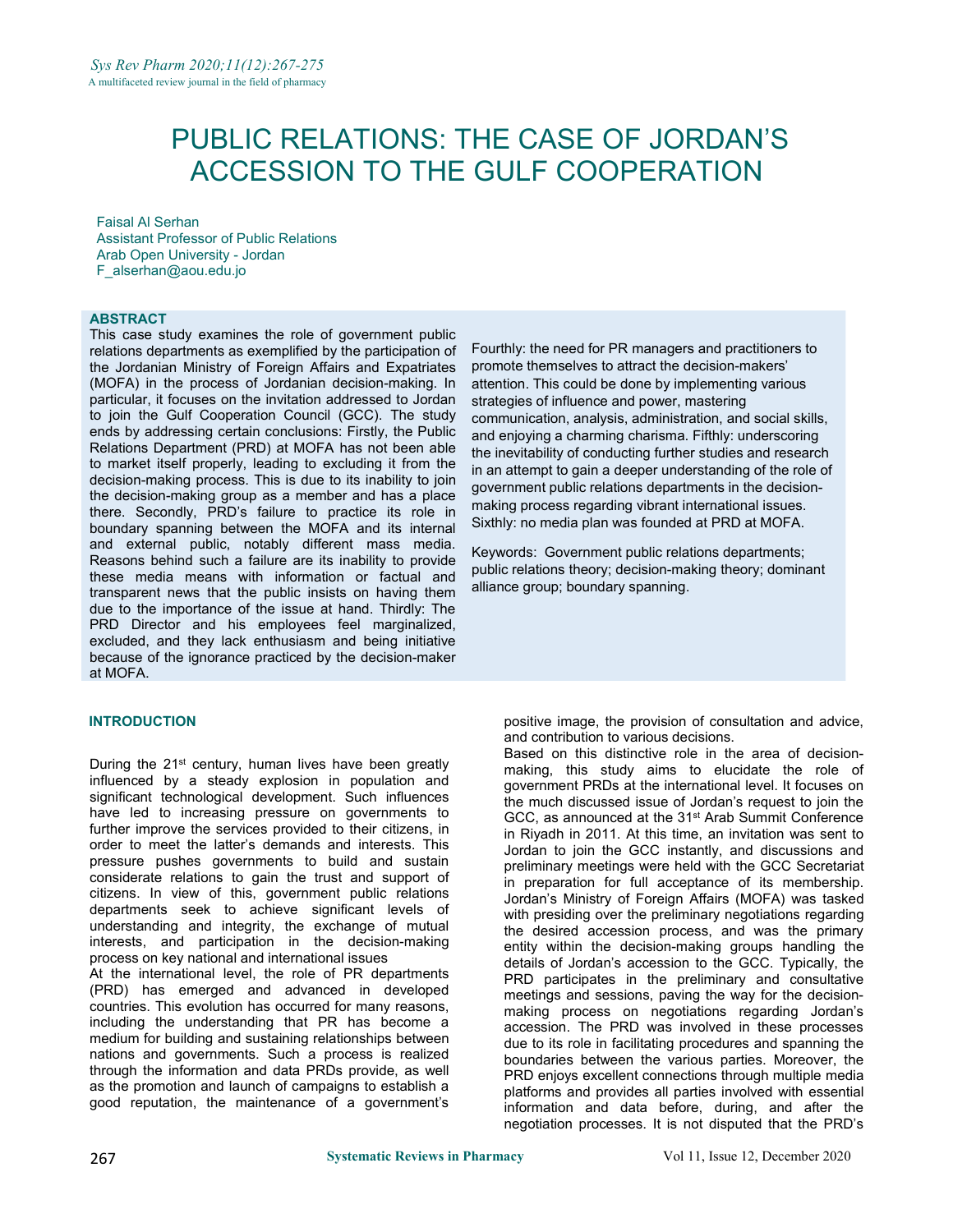success in performing such a role requires it to perform five principal functions, namely the role of decision makers, [proponents](https://context.reverso.net/translation/english-arabic/proponents), experts, advisors or analysts, and finally, the role of facilitators (White & Dozier, 1992).

In this paper, it is considered that Jordan's invitation to begin immediate negotiations with the GCC Secretariat is an appropriate context for an examination of the role of government PRDs at the international level. It is also an opportunity to test the ability of Jordan's PRD to persuade decision-makers to allow it into the decision-making process behind Jordan's accession to GCC; this is in the light of Carroll's statement (2013) that PR practitioners are not often seen as formal members of the management team in strategic decision-making. It is hoped that this study will add to the body of literature on the role of government PRDs in decision-making with regard to major or critical international issues.

The study is based on PR and Decision-Making theories, because, if they are to succeed, they are interdependent. PR theory focuses on examining the role of public relations in various public and private entities, and how the administrative body uses various means of communication with the internal and external customers of such entities to build and maintain good relations. Decision-Making Theory focuses on providing information and valid, accurate, accessible and trustworthy news to the decision-maker, who can then select an appropriate option from those offered. Ruth-McSwain (2011) stated that "such information and news could be attained from multiple sources regardless they are involved in the decision-making process or not, and whether they generated the internal and external environments".

A PR department is one such body, for it is the primary source of information and news. Accordingly, the department can enjoy influence and has the power to win the confidence of the decision-maker, thus enabling it to take a seat at the decision-making table, or play a vital role in strategic management. According to Berger and Reber (2006) participating in strategic management<br>Fourteen face-to-face interviews were conducted in total. circles is an opportunity for PR professionals to speak, advocate, participate in discussions, and contribute in the ministers. decision-making process.

#### **PROBLEM STATEMENT**

The PR department is a main administrative component of government apparatus. To fulfill its role properly and achieve its objectives, it requires ample space, influence, and power at the decision-making level within the institution or establishment in which it operates. The problem statement can be expressed through questions, as follows:

#### **Question 1.**

Does the PRD in Jordan's MOFA perform its functions and activities freely within internal and external environments?

#### **Question 2.**

Is the PRD in Jordan's MOFA a member of the decision making group tasked with attending the negotiations on Jordan's accession to the GCC? If so, what is the form of such participation?

#### **Question 3.**

What enhances the PRD's influence and power over decision-makers in Jordan's MOFA?

#### **METHODOLOGY**

In this descriptive study, in-depth semi-structured interviews were conducted. Such a methodology is low cost, yields information quickly, and helps avoid mismanagement and bias by achieving a high degree of credibility and transparency. Moreover, the data yielded are expected to be abundant, insightful and detailed (www.content.wisestep.com).

The semi-structured interview can reveal the explicit and implicit behavioral motives and help identify the roles, standards, and strategies adopted by a PRD within the decision-making process. This is achieved by raising relevant questions about the decision-making process at the administrative level. These questions focus on how to influence and make necessary changes in ideas, the impressions of the decision-makers, and their behavior, as a response to the requirements of PR theory. The questions in the semi-structured interviews focused on how the PRD becomes involved in decision-making as related to Jordan's accession to the GCC. Specifically, the themes covered were the form of such participation, the strategies adopted by the PRD to achieve objectives, and the required influence and power over the decision maker. They also addressed the issue of whether an effect has been had. The questions were also designed to enable the respondents to provide more immediate and diagnostic responses.

Between 18 August 2014 and 1 November 2015, interviews were conducted with (14) Jordanian officials, including PRD managers and officers, senior MOFA officials, former prime ministers and ministers, ambassadors, and general managers involved in discussing the invitation to Jordan to join the GCC. The sample was carefully selected on the basis that these persons are well-placed to know about the decision making process for Jordan's MOFA, and the PRD's role.

and nine of these were conducted with male prime ministers, directors, secretaries-general, ambassadors, directors of divisions, heads of departments, and the editors of daily newspapers. The remaining five interviews were carried out with females, two of whom are directors of divisions at MOFA, and the third the editor of a daily newspaper. Some of the interviews were recorded, while others were documented in writing, for review, analysis, and verification of the information. Each interview lasted fifty minutes on average.

#### **LITERATURE REVIEW**

The researcher reviewed a range of previous studies, some of which were compatible with the contents of this study to a large extent. The following are some of them:

**1.** Sue Neil's study (2012), shows that public relations experts and practitioners must reserve their seats at the leadership team's table in various institutions to participate in the decision-making process. The results of this study, which adopted the semi-structured interview method with many public relations experts at Jordan's MOFA, were similar to the results of Sunil's study in terms of the thematic questions raised.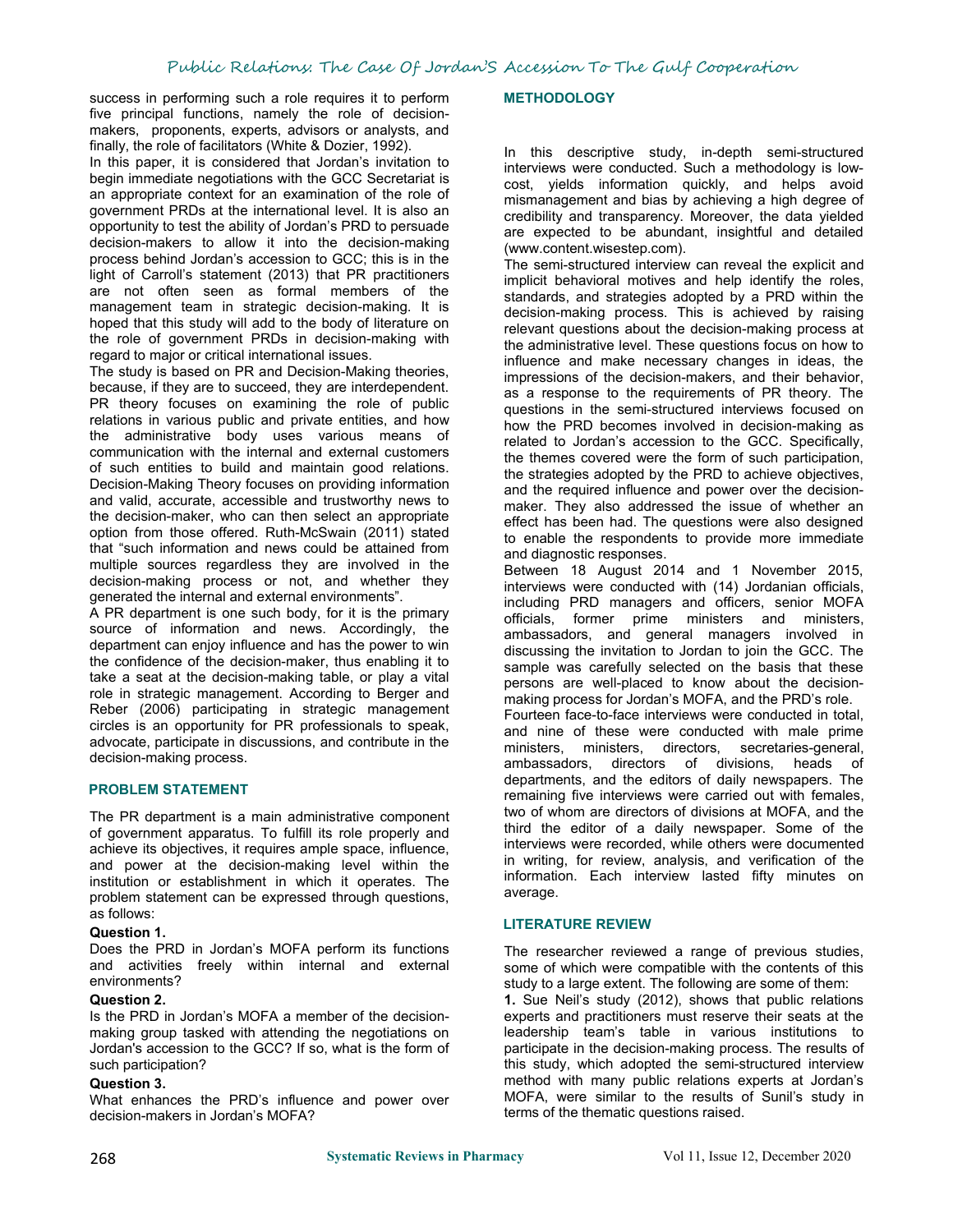# Public Relations: The Case Of Jordan'S Accession To The Gulf Cooperation

The results of both studies substantiated that PRD should reserve its seat at the decision-making table. This could be achieved through the acquisition, of those in charge, the communication, analytical, administrative, and social capabilities and skills and strong charisma. Indeed, acquiring such qualities would drive the decision-maker to invite them endlessly to participate as permanent members of the decision-making group or the so-called controlling alliance.

**2.** John Philbin's study (2005), results show a strong relationship between Public Relations Theory and Decision-Making Theory. It concludes that PRD spans the boundaries and enhances the decision-making process by providing decision-makers with news and information of various matters. While the results of this study differ from Philbin's study in certain aspects, mainly on the point that PRD at Jordan's MOFA suffers from marginalization. The current study also indicates that the PRD director and his subordinates cannot play the role of boundaries spanners at the level of internal and external environments. Furthermore, the results of this study differ from Philbin's study in that PRD at Jordan's MOFA failed to play a prominent role in the decision-making process related to inviting Jordan to enter into immediate negotiations with the GCC Secretariat. PRD also failed to be a permanent member of the controlling alliance group formed by MOFA. However, the results of the two studies unanimously agreed on the necessity of conducting further studies and research that establish a deeper understanding of the PRD's role and their impact in the decision-making process.

**3.** While Markus Mykkänen's study (2015), clarifies the contribution of public relations practitioners to organizational decision making. It offers a comprehensive picture of the different ways in which public relations practitioners contribute to organizational decision-making processes, showing different combinations of the roles of a participator in decision-making, and advisor, facilitator, and disseminator of organizational decisions. The goals of this study are almost similar to the current study; the differences appear in the methodology used and the environment.

Mykkänen and Vos's study concludes that public relations in communicating decisions serve as accountable disseminators, and add richness to the information, materializing the outcomes of decisions for internal and external publics. In contrast, this study concluded that public relations contribute to the decision-making process is very weak and wholly excluded from the process as a whole.

**4**. Dozier (1986; 1992) argued that "if PR practitioners are to help organizations adapt to changes in the environment, they must participate in the management decision-making process, not simply implement decisions made by others." Dozier considered the public relations function as one of facilitating communication between top management, internal and external publics, and so contributing to organizational effectiveness to achieve the goals.

### **GOVERNMENT PUBLIC RELATIONS**

Government institutions are usually affected by many changes that influence their performance. These changes include those associated with the technology industry and

its rapid development and its implications on the development of modern management methods, the diversity of services required, and the population increase and their growing influence and power. On account of these changes, government institutions have an urgent need to restructure themselves and initiate the professional plans of their multiple programs to be in line with the new challenges resulting from such changes. This new transformation requires establishing a specialized and independent body that utilizes the appropriate means of media to communicate the governments' messages to their internal and external customers. The best representative body that could fulfill these tasks would be the public relations department. Based on this vision, governments have established public relations departments within all their institutions. They are tasked to organize their relations with their customers and build bridges of trust with them through various communication channels. Public relations departments in government institutions have many goals, and decision-makers were directed to support the newly established departments in various ways. Actual and robust support allows public relations staff to carry out their tasks and activities freely and hearteningly. Such an environment would be positively reflected in their performance and productivity levels. (Government Public Relations, Wikipedia, the Free Encyclopedia, 2015).

#### **PUBLIC RELATIONS THEORY**

The purposes of this theory are manifested in the process of making excellent communication. This requires public relations employees to enjoy a thorough understanding of strategic processes related to research, planning, organizing, building relationships, providing advice, and implementing symmetrical two-way communication model that contributes to making sound decisions.

Excellent public relations departments serve as advocates for their organizations and strategic publics", Grunig (2006). Gruing's PR Excellence Theory further identifies characteristics of effective public relations in these categories:1) Empowerment: active organizations must empower public relations as a critical management function.2) Communicator roles: let public relations executives play managerial roles as well as administrative roles.3) Organization of communication function: public relations should be an integrated communication function and separate from, instead of sublimated to, marketing or other management functions (Grunig, 1992). Public relations contribute to overall strategic management by building relationships with the public that support the organization's mission or divert it from its mission (Barbara DeGroot, 2015).

Public relations departments play a vital role in decisionmaking when it comes to significant or essential issues. Such a role is visible in phases of negotiations and providing consultations on these issues, exclusively in preparatory, opening, and closing processes. For example, in the preparatory phase, PRD could explain Jordan's position regarding the invitation to enter into immediate negotiations with the GCC Secretariat in anticipation of accepting the country as a GCC member. PRD would actively contribute to setting a road map for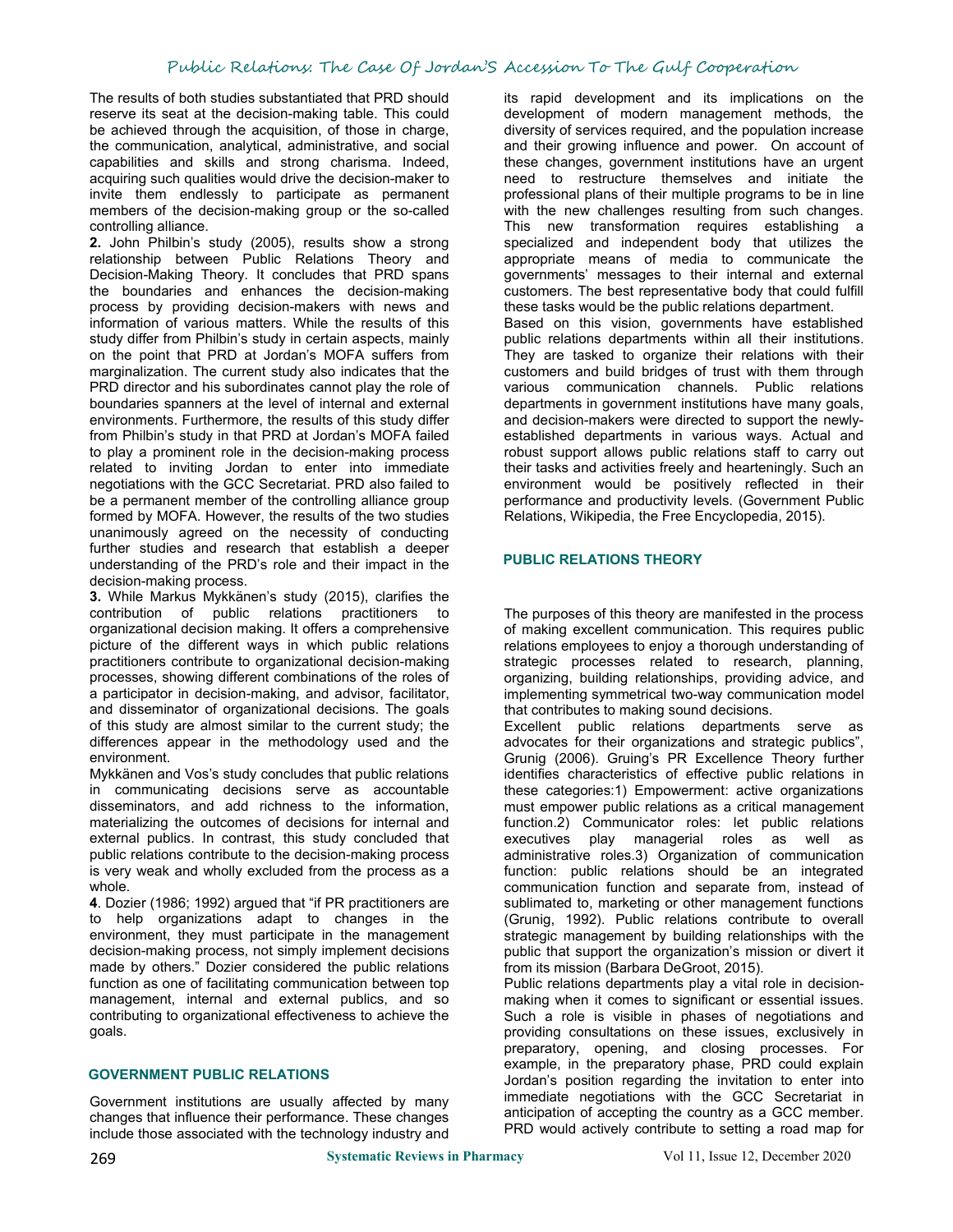the negotiation program, analyze its purpose with other stakeholders, collect relevant documents on issues subject matter of the negotiation process, and express its opinion on the positions and dilemmas. Moreover, PRD is capable of achieving harmony, and maintaining communication channels among the negotiation team members in the opening phase. Moreover, PRD could play a role in the closing phase through preparing schedules, annexes, drafting media statements, and preparing for the press conferences.

Based on the above-mentioned, this study utilizes the Public Relations Theory in its approach, as it is the best theory to highlight the role that PRD could play in having an influence and power over the decision-makers or alliance groups involved.

In response to the invitation addressed to Jordan to join GCC and to enter into immediate and serious negotiations that pave the way for Jordan's accession to the Council, King Abdullah II of Jordan commented: "As for the relationship framework, talks are still ongoing and underway among the specialized committees to develop this consultative and strategic relationship to push it to the required level that reflects the depth of the distinct relationship and the unity of destiny and purpose "(London's Al Hayat Newspaper, 20<sup>th</sup> June 2012). <sup>goals.</sup>..<sup>L</sup> King Abdullah II's statement implicitly highlighted the need for having PRD as a member of the consultative and strategic committees that pave the way for the appropriate decision-making during the negotiations phase. PRD participation is crucial as it has power over the keys to information and most of the requirements necessary for that relying heavily on its know-how and professionalism in fulfilling its functions, activities, and tasks.

# **DECISION-MAKING THEORY**

By tradition, decision-making is defined as the process of making options (Robbins, 1990). The concept of Decision-Making Theory is related to the quality and maturity of the decision taken on issue or problem encountering any institution. Decision-making can lead any institution to win or fail. This depends on their decision-makers' ability to lead the decision-making process, and how to prepare for it in a way that ensures the achievement of the specific goals. It is a simple process in form, but in reality, it is a complicated process and could be very risky, and decision-makers look at such a process with mistrust and uncertainty. The information available on any issue, the ability to pay more attention to its details or recalling previous details or analyses, constitute a communication challenge that limits the decision-makers' ability to disclose and receive the necessary and essential information (March 1994).

It is only the decision-makers who could direct the policy of the institution where they work for because the decision-making process takes place at the highest level of senior management; they represent this level. Hence, public relations managers and practitioners should pay much attention to this fact and work hard to identify how to participate in this level to achieve the required influence and power. The PRD's ability to have such influence and power over the decision-making process is manifested through active and continuous participation in

the controlling alliance group in the institution or establishment. They are the group of individuals who have the power in the institution to decide its mission and goals. White & Dozier (1992), emphasize the same by stating that "Strategic public relations require participation to be practiced at the level of the institution's decision making power." This is, indeed, what this paper seeks to spot and validate.

#### **JORDAN & GCC**

The Gulf Cooperation Council was established on 28<sup>th</sup> th January 1981. The General Secretariat of the Council issued the following statement on the occasion of its establishment: as an expression of its establishment "in recognition of the connections and cooperation between its members in various fields, the United Arab Emirates, the State of Bahrain, the Kingdom of Saudi Arabia, the Sultanate of Oman, the State of Qatar, and the State of Kuwait, decided to establish what they called "the Gulf Cooperation Council (GCC)."

The establishment of GCC is meant to achieve a set of goals. Economically, GCC is meant to establish a joint market, to have a unified currency, and to establish a customs union in 2003. However, this goal was not realized as a result of several international and regional changes; most importantly are the collapse of the Soviet Union, the end of the Cold War, and the fact that the United States of America has turned to be the superpower and directed the world affairs. Then, the Iraqi invasion of Kuwait, which has led to many challenges and changes that contributed to the disruption of stability in all the countries of the region to this day.

The Jordanian-Gulf states relations witnessed several fundamental changes, which were sometimes characterized by intensity, durability, stability in certain times and volatility, stress, and tension at other times, especially after Iraq's occupation of Kuwait. However, relations back to normal after the American war on Iraq in 2003.

On 5<sup>th</sup> May 2011, the Jordanian, Arab and western media surprised both the Jordanian and Arab public with the news they published on Jordan's invitation to join GCC. This news was a great surprise to all Jordanian society segments as some of them received it happily and hopefully, while others with caution and anticipation. The GCC leaders welcomed Jordan's request to join GCC in their consultative summit on 10<sup>th</sup> May 2011, held in Riyadh. They invited the MOFA Minister to enter into immediate negotiations to complete the necessary procedures of Jordan's accession to GCC. The Saudi Foreign Minister visited Jordan one day after addressing the invitation; he met King Abdullah II, and conveyed to him Gulf leaders' acceptance and approval of Jordan's request to access the GCC. Jordan's MOFA Minister, Nasser Joudeh, commented: "This warm welcome comes as a fruit of the efforts of His Majesty the King Abdullah II and as a result of a conviction generated overtime for the existence of many ties and common denominators, in addition to the geographical extension, common interests, unified political positions, and external threats we all encounter." (Jordanian newspaper Al-Rai, 8<sup>th</sup> August 2011, p. 5)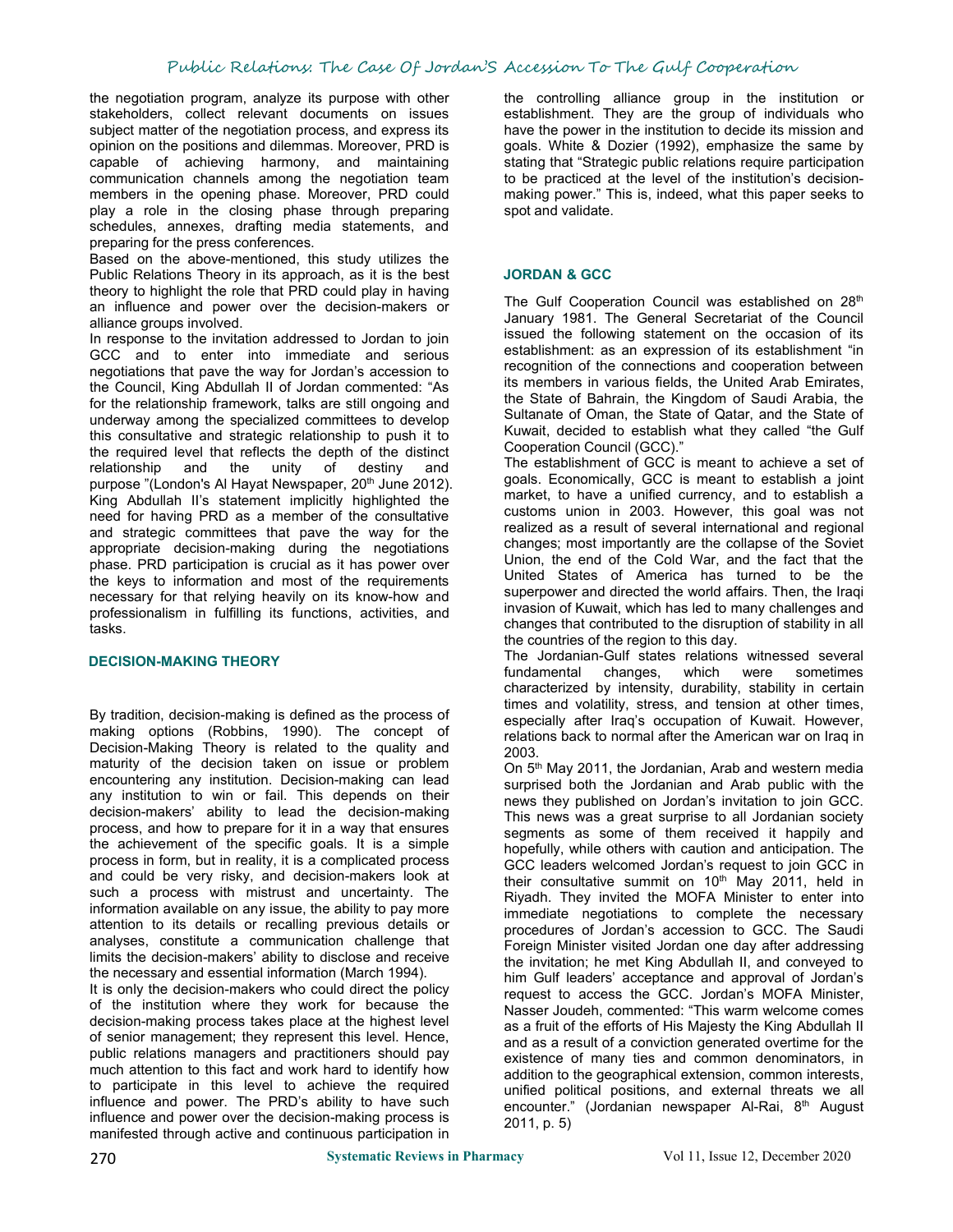#### **FINDINGS**

This review divides the findings into several themes, and as follows:

#### **The PRD's Core Activities.**

The PRD manager said that the department's activities include setting up various activities and events, building relationships with employees and the media, providing advice and consultation, conducting research, publishing news, and participating in decision-making processes, among other tasks. The PRD manager at Jordan's MOFA is intermittently invited to attend the decision-making group's meetings, but only to perform tasks identified by the group, such as publishing the decisions taken in various media, monitoring reactions to these decisions, and providing routine reports, as part of daily tasks. The PRD manager also said that the department hoped to be involved in the decision-making process from the primary stages on all issues (Interview, 29 September, 2015). He further said that he only attends regular meetings with colleagues from other departments, and would prefer to have a role in senior or even middle-level decision making group to practice providing consultations, advice General, 11 May 2015). and viewpoints, and preparing information and data related to major issues, such as Jordan's accession to the GCC (Interview, 25 August, 2014).

One of the managers of a MOFA department said they were not authorized to provide the PRD manager with any information related to their core business, unless they received an official authorization or permit issued by H.E. the Minister or the Secretary-General. However, because of their personal relationship, they often passed on certain information to him, "that did not cause me any problem on the understanding that it would not be disclosed to any third party" (Interview, 25 August, 2014). On the PRD's core activities, the interviews revealed that the public relations managers at MOFA have a limited role, i.e. they publish the decisions that the decision making group makes, and then monitor the reactions to these decisions on the various media platforms. The results also revealed that PRD has not been performing the role of boundary spanner between MOFA and its internal and external customers. The former Secretary- General of the MOFA stated that "The PRD manager and his staff did not push themselves to the limit to play the role of communicator between the MOFA and its employees, on the one hand, and between the MOFA and its external customers, on the other" (Interview, 1 November, 2015). The PRD manager confirmed this, stating that: "We did not officially practice the role of boundary spanner between the MOFA and its internal or external customers because we were not asked to do so. We just talked to some colleagues about the invitation to Jordan to join the GCC during friendly and informally talks. Once we receive any inquiries about this issue, we respond to the best of our knowledge". He went on to add that potentially the most significant causes of this situation were lack of authorization, shortages in both staff and professional expertise and specialization, and a preoccupation with time-consuming protocol tasks which they were unable to leave" (Interview, PRD manager, 25 May, 2014).

#### **INFORMAL DECISION-MAKING GROUPS.**

Plowman (1998) asserted that an increase in expertise will be accompanied by an increase in power. Conversely, he also noted that a lack of expert power can be detrimental to relationship building with the dominant coalition, warning that "when professionals in public relations do not have the expertise in their own field, it is difficult for them to persuade the dominant coalition to enact ill-conceived programs" (pp. 243–44). Grunig (1992) argued that PR is usually empowered by having access to key organizational decision-makers (the dominant coalition). PR managers usually resort to forming informal decision-making alliances when they realize that they have no power or influence. These managers are often not included because other members of the coalition do not understand the role of PR or believe that PR practitioners lack knowledge, expertise, or success in the field (pp. 6–8). One senior manager in the MOFA said: "The relationship of the PRD manager with the MOFA Minister or the Secretary-General gives him a certain level of power to perform certain tasks assigned to his department's core business. However, this is done indirectly or unofficially" (Interview, MOFA Secretary-

During the interviews in this study, several respondents were asked about the formation of informal decision making groups. At the Ministry, a PR manager at MOFA commented: "As I failed to gain official power or influence to participate in the official decision-making alliance, I changed my approach, that is, getting closer in one way or another to the Minister or the Secretary-General. Indeed, I like my colleagues seeing me with them as this means I am gaining a certain amount of power and influence in their eyes" (Interview, PRD manager 25 May 2014). Corroborating this idea, the Secretary-General said,

> "A public sector job differs from its counterpart in the private sector in terms of limited powers, which are mostly in the hands of the senior managers. This justifies why the majority of directors need to get closer to their seniors even to gain minimum support and the ability to advocate concerning the issues that concern them. Such behavior could be called an informal approach that results in achieving a certain level of influence and power, even if it is minimal". (Interview, MOFA Secretary-General, 1 November 2015)

A former prime minister responded to a question on his viewpoint on the formation of informal decision-making groups by saying that, "Informal alliances are usually formed when some officials feel they are marginalized by, and receive little consideration from, their senior officials. We cannot deny that a manager who is unable to make the required change or development as a result of his insignificant influence and power will try to get closer to the decision-maker to be able to call the shots!" (Interview, 20 October 2015).

A director at MOFA added that many factors play a role in the formation of such informal groups, such as "Social relationships, such as relationships of blood, marriage,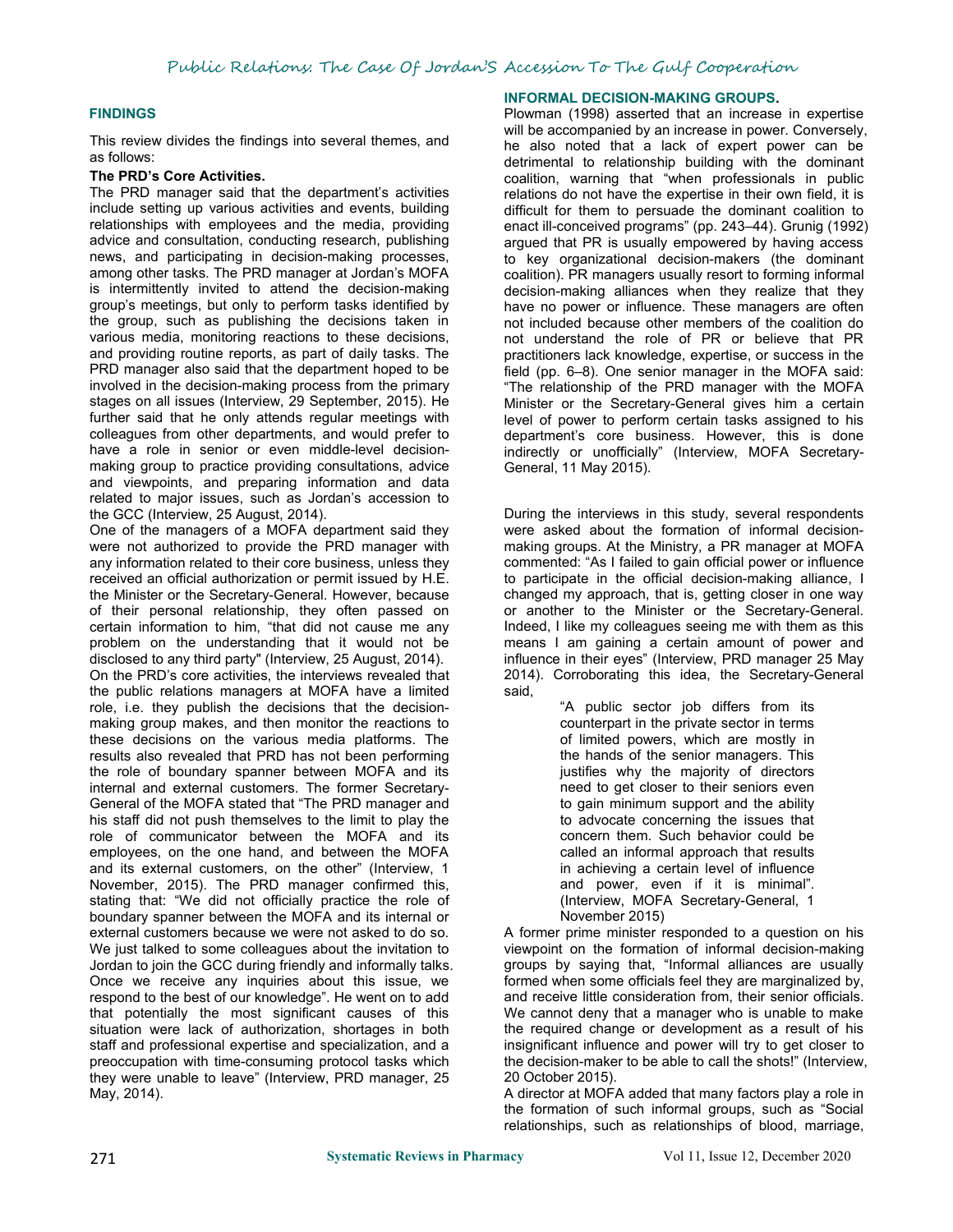friendship, school fellowship, closeness in age, managers' offices, and employees sitting next to each other, day-to-day interaction due to the nature of work, or using the same means of transportation, and sharing the hardships of work. Such relations could be called a 'lobby'" (Interview, a Head of Department at MOFA, 13 September 2015). Responding to the same question on the formation of informal groups, a PRD manager pointed out: "When I feel I am marginalized and ignored, I form lobbies with my fellow managers who suffer the same problem. We usually engage in chit-chat about these issues and get things out and give vent to our feelings" (Interview, a PRD manager at MOFA, 13 September 2015). Meetings between these alliances are usually held intermittently, such as when greeting each other or drinking morning coffee, or in each other's offices, or outside official working hours. Commenting on these alliances, a manager at MOFA said: "I meet some colleagues who come early to work to drink coffee together. We often share various opinions, and perhaps I might ask a colleague of mine about the latest news regarding Jordan's accession to the GCC. At this point, we start expressing our wishes, expectations, suggestions, for example" (Interview, a manager at MOFA, 15 August 2015).

The results of this study concerning the interviews conducted on the formation of informal alliance groups at MOFA support the respective theories of cooperation and decision-making. Both theories make it clear that alliances are usually formed between those with whom we continuously interact and feel comfortable. For example, those who work in neighboring offices, and who perform the same functions and responsibilities (Eiesenhardt & Bourgeois, 1988).

#### **Building and Sustaining Relationships in the External Environment**.

This concerns the organization and management of information, as well as the external representation of the institution to which the PRD belongs (Aldrich and Herker, 1977). In this study, a PRD manager said: "How pleased I am to see myself or any member of my team practicing this role, particularly in strategic or essential issues, such as the issue you are tackling in your study. The reason why we are not able to fulfil such a role may be, from my point of view, distrust in our capabilities" (Interview, 25 August 2014).

A number of other interviewees were questioned about maintaining relationships within the MOFA's environment agreed that organizing, managing, and exchanging information within the environment requires continuous networking and distribution. In this regard, the Director- General of the Jordan News Agency in Petra stated,

"This important process requires the important elements of transparency and objectivity. However, we are part of the MOFA's external environment. Indeed, we admonish the PRD at the MOFA, as it has never fulfilled this role in this field. We have this conviction as the agency pressed for news and information on the invitation extended to Jordan to join the GCC, but this was in vain. We were alone in the field, facing pressure from the public, who demand explanations, interpretations, and information about what is happening!" (Interview, 18 August 2014).

Another member of the press, the Director-General of the Jordan Radio and Television Corporation, said: "We have noticed that the PRD of the MOFA is useless when it comes to providing us with news and information on Jordan's accession to the GCC, either because it does not have the actual information, or it is not authorized, or has no power to play such a role!" (Interview, 27 August) 2014). In response to the same question, the chief editor of a Jordanian daily newspaper commented, "We have been receiving a massive number of daily calls and requests from customers inquiring about the grounds for Jordan to accept the invitation to join the GCC, the advantages for the Jordanian citizen, and whether such an initiative would actually happen, as well as many other inquiries. We asked the PRD at the MOFA to provide us with answers or information, but this was in vain!" (Interview, Editor-in-Chief of a daily newspaper, 19 September 2015).

# **ANALYSIS AND PLANNING.**

The interviewees were also asked about the PR role of analyzing information and planning. One MOFA departmental manager said, "Quite frankly, we do not do this due to a lack of information and the limited experience of the bodies that can carry out such a task, especially the PRD" (Interview, 15 August 2015). Also on this theme, a PRD manager said, "We cannot fulfil the obligations of such a function on our own; rather, we share this function with our colleagues in other departments, for example in areas of drafting emergency plans. Furthermore, we rely on the results of external studies on analyzing public opinion and measuring trends, such as studies and research conducted by the Centre for Strategic Studies at the University of Jordan" (Interview, 29 September 2015).

Responding to a question addressed to a PRD manager in the MOFA, on whether his department conducts any studies to measure public opinion in Jordan concerning accession to the GCC, the manager said: "To the best of my knowledge, we have not conducted such studies, and were not asked to do so!" (Interview, 25 August 2015). On this point, a former prime minister stated that,

> We did not need such analyses, for we were fully convinced that the majority of the Jordanian people were supportive of the accession process, given Jordan's conviction that it would add value in terms of significant financial returns and multiple economic, developmental, humanitarian and moral advantages. At that time, we had already developed a road map identifying how we would react and the procedural execution steps. This road map was set up based on the available information and facts once we actually joined GCC. (Interview, 18 September 2015).

The result of the practice adopted by the MOFA shows that the PRD does not enjoy self-capability or a financial budget to conduct such research or studies. Moreover, the PRD has never been tasked to fulfil this type of function in collaboration with any external competent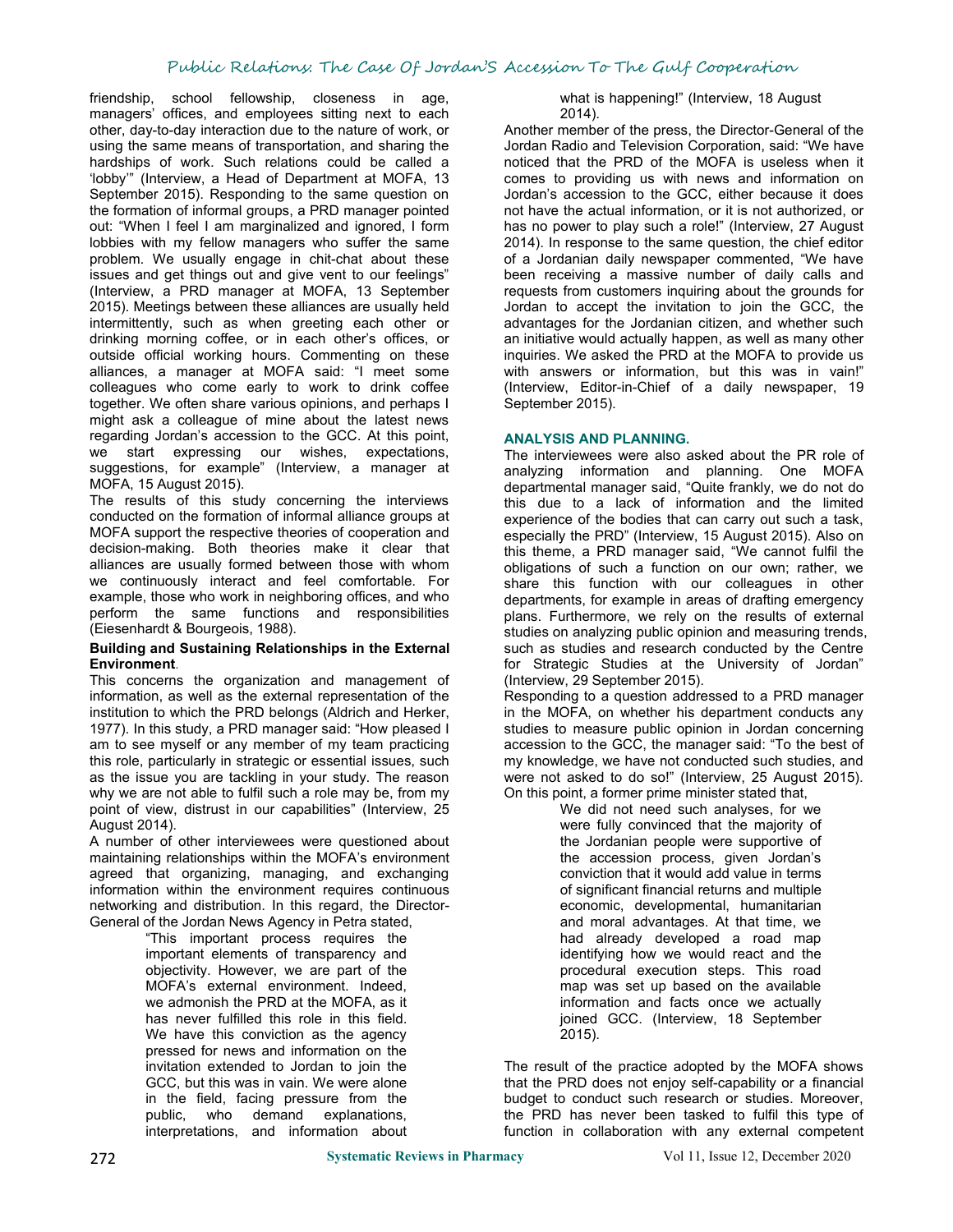entities. In doing so, the PRD has failed to market itself to the decision-maker, who also excluded it from sitting at the decision-making table.

#### **PARTICIPATION IN THE DRAFTING OF ADMINISTRATIVE DECISIONS.**

Interviewees were asked to comment on the role of the PRD in the drafting of administrative decisions. On this point, a PRD manager at the MOFA commented that "we should participate in drafting the important administrative decisions so that we can defend them once they are published and made accessible to the public and the press" (Interview, 25 August 2015). Another manager in the PRD at the MOFA further illustrated this by saying,

The HR department drafts many advertisements on MOFA recruitment competitions. We do not participate in this process or develop their terms and conditions. The PRD is only tasked to publish such advertisements via various media platforms. If we encounter any media fanfare regarding these appointments, the PRD is required to counter it, and most likely our position is weak because, simply, we do not have sufficient information about it since we are excluded from the process of recruitment and any amendments to initial steps (Interview, 29 September 2015).

The conclusion of the above manager matches the findings of this study within the context of the issues faced by the PRD of the MOFA. Such a situation results from not being offered the opportunity to be involved in decision-making on administrative processes in the Ministry, especially those requiring the implementation of methods and strategies of social impact. This is needed in order for the PRD to be able to defend the case and give proper explanations and clarifications when required. Certainly, this is one of the most important PR functions in the public sector.

#### **PERCEPTIONS ON THE FUNCTION OF THE PRD IN OTHER MOFA DEPARTMENTS.**

The results revealed that PRD managers know little about the various tasks, roles, and functions of other MOFA departments, and this hinders their capacity to be facilitators and boundary spanners within the MOFA internal environment. As a PRD manager commented, "These [roles] are among the most important functions that allow the PRD to acquire influence and power. It only requires patience, perseverance, effort, and certain capabilities. I am expecting I would be transferred to another department, and I have no clue about the functions of other MOFA divisions and departments" (Interview, a PRD manager, 25 August 2015). However, the MOFA Secretary-General stated that, "The understanding of PR directors and employees in other MOFA divisions and departments is to allow the PRD to fulfil its obligations as a link between all the defining boundaries of the MOFA's internal environment, and we never oppose such a role. They should take the initiative" (Interview, MOFA Secretary-General, 1 November 2015).

#### **STRATEGIES TO HELP PARTICIPATION IN DECISION-MAKING.**

Several strategies were outlined during the interviews which would appear to help with the PRD's involvement in decision-making. The first of these was traveling with the Minister who was the decision-maker: As one PRD manager said, "Travelling with the Minister, the Secretary-General, or a senior manager allows me to talk to them about any issue that I would like to raise. This is informal communication either while in transport, or even during a stay in a hotel, or a shopping tour. Unfortunately, we are not, as PR personnel, involved in such trips, and if they do happen, they do not improve the situation." (Interview, 25 August 2015).

A second strategy mentioned is conducting research. A PRD manager stated that,

> "It is necessary to conduct research and surveys both internally and externally, so that we know what takes place inside and outside the MOFA. However, I do not enjoy such capacities and skills, and I am content with capturing what is published by the newspapers, magazines, and websites, or what various TV stations broadcast about us. These materials give me a humble and imprecise image of the trends, desires, and opinions of such customers regarding our services. Sometimes, I inform my colleagues about these materials to discuss them together and get an idea of their opinions". (Interview, 29 September 2015).

A former prime minister commented on this strategy by saying that, "Conducting research would enable PR managers in any institution to further enhance their position and boost their knowledge. This definitely would give them a great deal of confidence and influence among the decision-makers" (Interview, 12 August 2015). In the same context, the editor-in-chief of a daily newspaper said, "Carrying out pre-established research and surveys, especially before attending meetings to discuss previously identified issues, gives PR managers or directors a great opportunity to attract decision-makers' attention. It also enables them to enjoy decision-makers' trust and confidence and be influential, as it is one of their most important activities and tasks" (Interview, 19 September 2015).

A third strategy which emerged from the interviews concerns volunteering, as few people would like to become involved in voluntary activities. A department head in the Ministry commented that, "It is inherent in the nature of people, but it is a catalyst for achieving influence and power over decision-makers, especially if these decision-makers or a decision-making group initiate them. However, I avoid being involved in voluntary work or activities because I know that they will be subject to a long bureaucratic process. Also, volunteering will cause me some embarrassment with my colleagues, and this is why I avoid them" (Interview, 13 September 2015).

The fourth strategy which might help is participation in training programs and workshops, as a value is placed on training which improves skills and boosts capabilities in a trainee's field of work. However, one PRD manager said that while "We participate in many training programs and workshops, they are useless for us, because we do not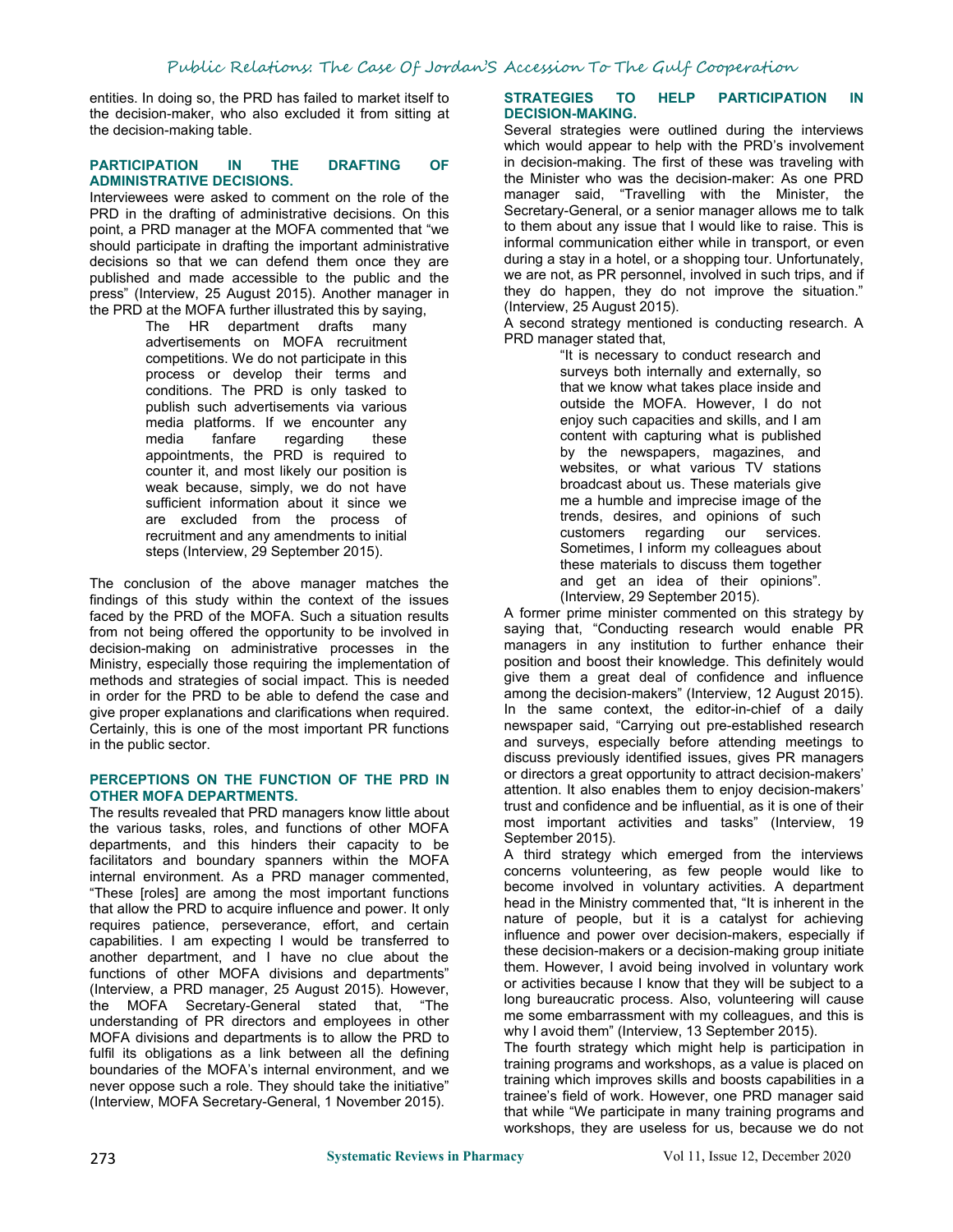play our role properly". He went on to say, however, that "they are beneficial for promotion and other incentives. They are a chance to change our atmosphere" (Interview, 25 August 2015).

Self-motivation was the fifth strategy to emerge from the interviews. Good examples of this include receiving awards, certificates, bonuses, and exceptional promotions. The PRD manager at the MOFA stated that these "motivational methods are among other elements that motivate me to push myself to the limit, and I aspire to receive more of them. I hope that I will be honored and supported in front of the largest number of my colleagues so that I can have more influence and respect" (Interview, 9 September 2015).

All these findings on the strategies and methods to achieve influence and power indicate that they are essential to be able to have input in the decision-making process. Furthermore, the PRD of the MOFA implements them inadequately and on a microscopic scale, which makes it difficult for it to practice the required influence and power.

#### **DISCUSSION AND CONCLUSIONS**

The findings of this paper have uncovered the fact that the decision-maker in the MOFA paid little attention to empowering the manager of the PRD with the ability to participate in the decision-making process, and being a member of his group. This means that the PR manager was unable to market himself and his department appropriately, resulting in being unable to gain the decision-maker's confidence, and hence to influence him. The study results make three significant contributions to understanding the decision-making process and PRD role within this process. First, they highlight the role that PR directors and practitioners might play in terms of spanning internal and external boundaries, for example in the form of informal influence over the decision-making process. Second, they suggest that PR managers and practitioners must be involved in formal decision-making groups on three levels (senior, middle, executive or lower) in order to have higher levels of influence and power. Third, the results underline that the use of various media and the formation of informal alliances by PR managers and practitioners will support the development of a good reputation with the decision-makers, and achieve the desired influence and power upon them.

The results also indicate that the PRD of the MOFA has not been using effective communication models to establish a trustworthy and permanent relationship, as in the symmetrical two-way communication model developed by Gruing (2000). Instead, the PRD is using the one-way communication model, which ignores the wishes and aspirations of the stakeholders sampled in this case study. This model does not meet the Jordanian public thirst for news and information on Jordan's invitation to initiate immediate negotiations with the GCC Secretariat. The adoption of this model reflects the lack of interest in meeting the public's needs for transparent and real information, and has created a feeling amongst the public that the PRD is unable to build an image and manage its reputation. Such a situation has led to the establishment of a negative image that reflects the PRD's weak influence and power. In this vein, several researchers have emphasized that building a good reputation is like an insurance policy against rumors. If the reputation is well built and managed, the public will advocate for the institution against any threats to harm it (Lyon & Cameron, 2004; Dekimpe & Helson, 2008).

On the other hand, the results of the study also show that the PRD of the MOFA has failed to establish good relations with the media and to communicate its message properly through media channels. The PR managers and general managers of the Jordan Radio and Television and Jordan News Agency, along with the Editors-in-Chief of the daily newspapers, stated clearly that the PRD of the MOFA is not as effective as anticipated. The PRD did not keep pace with the most crucial development in the Jordanian arena, i.e. Jordan's direct invitation to enter immediate negotiations in preparation to join the GCC. The PRD at the MOFA also failed to establish formal and informal alliances at the ministry level, and this is among the most important findings of this study. Some of the PR managers, who were in charge of this duty during the period of conducting this study, confirmed that they need to form such alliances and make them visible. Overall, based on the results, this study provides ample and satisfactory answers to the three questions that were raised.

#### **RECOMMENDATIONS**

Based on the results, specific recommendations can be made to the managers and employees of the PRD of the MOFA to help them reserve their seat at the decision making table, and to boost their influence and power:

First, the PRD must take advantage of all opportunities to market themselves well to the decision-maker or alliance groups controlling the decision-making process at the MOFA. This could be achieved through perseverance and persistence in launching media campaigns to introduce PRD functions and PR's role in establishing an excellent reputation and image. It may also sustain the PRD and activate the PR role in society within its internal and external environments.

Second, the PRD must conduct research and take the initiative to provide advice and consultation on important issues. It also needs to re-engineer relations with the MOFA's internal and external stakeholders, enhance and maintain relationships with various media, and use effective communication forms, such as a balanced two way communication model.

Third, the PRD should establish a link between the ethical principles highlighted by PR Theory, such as credibility, transparency, and cooperation within the workplace environment of the PRD at the MOFA.

Fourth, the PRD needs to take advantage of the opportunity of accompanying the decision-maker or controlling alliance groups during field trips and visits, by persuading them of the PRD's mission and role, and demonstrating its sincere desire to carry out work that others may avoid.

# **REFERENCES**

Aldrich, H., & Herker, D. (1977). Boundary spanning roles and organization structure. *Academy of management review*, *2*(2), 217-230.

Berger, B. K., & Reber, B. H. (2006). *Gaining influence in public relations: The role of resistance in practice*. Routledge.